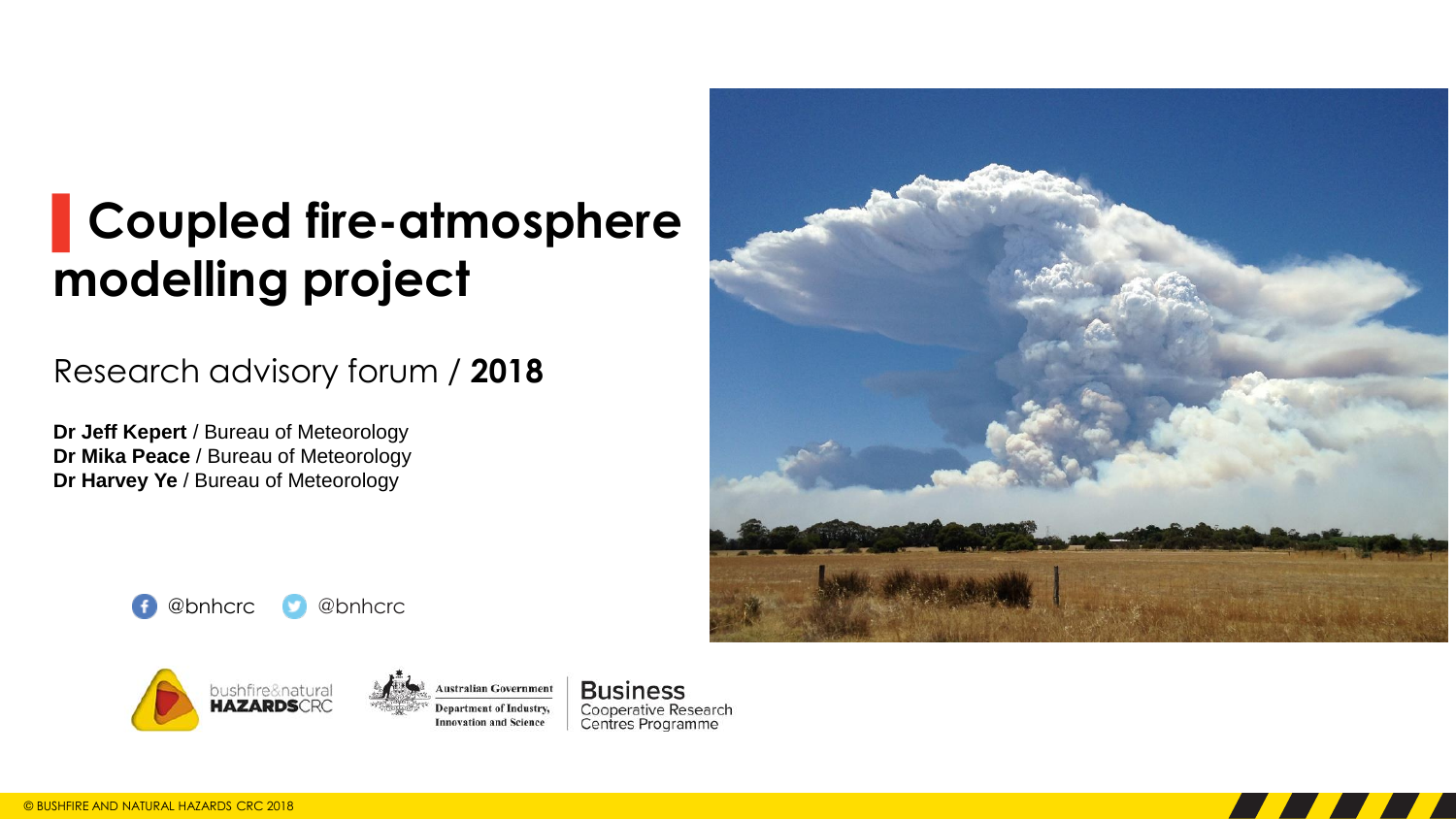### **▌Project objective**

Develop and test an Australian coupled fire-atmosphere modelling system, linked to the Australian Numerical Weather Prediction (NWP) operational framework and embedded in Bureau forecasting capability

### **▌Coupled fireatmosphere models**

- Empirical or dynamical models (mesh between scales)
- WRF-Fire operational in Colorado, USA
- Coupled fire-atmosphere models have an important role

## **▌ACCESS-Fire**

**A**ustralian **C**ommunity **C**limate and **E**arth **S**ystem **S**imulator

Operational and research system for weather and climate time scales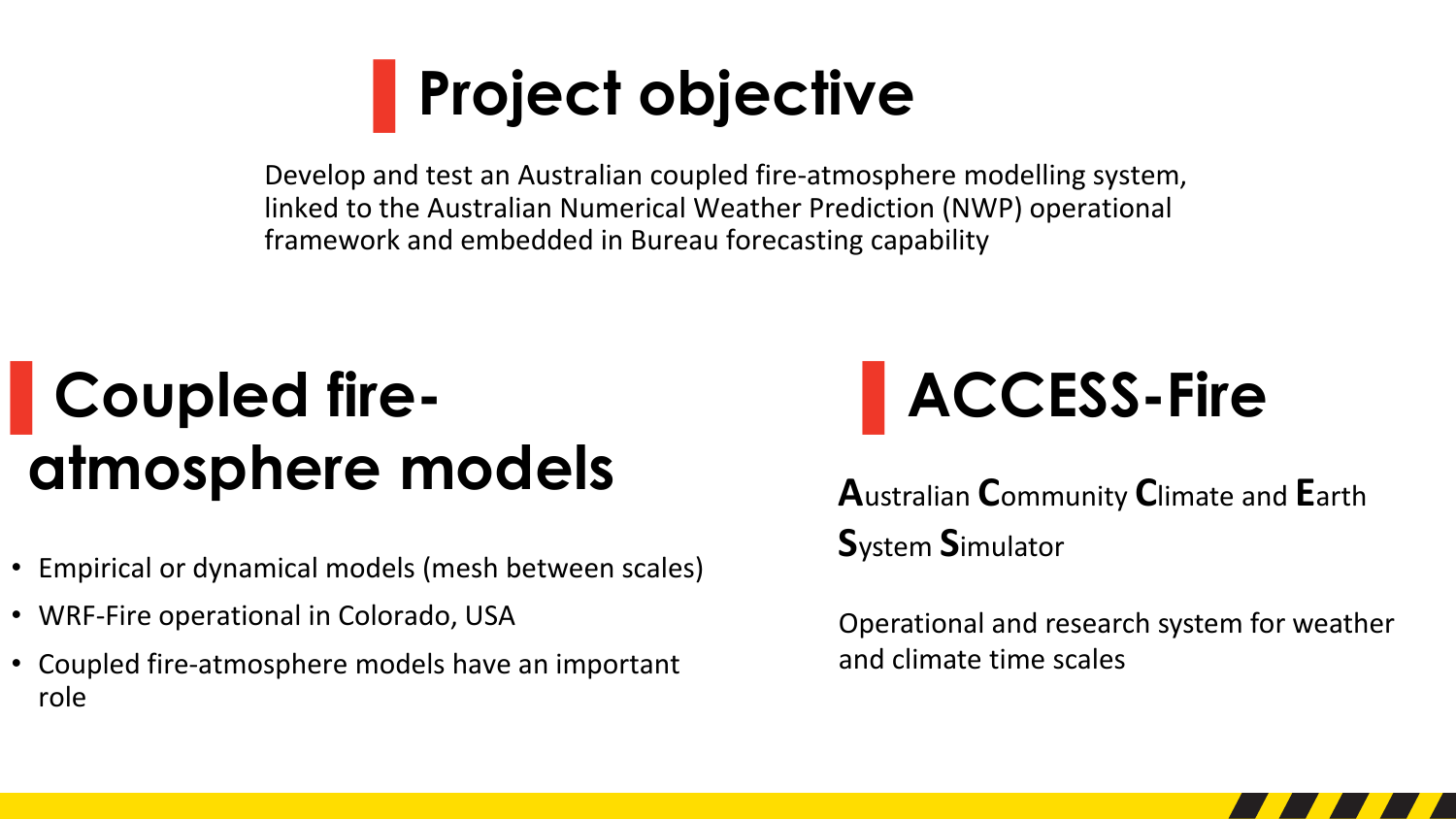#### Topography, wind vectors and fire perimeter at 2016-01-06 08:59

### **▌Waroona fire with CSIRO forest at 100m resolution**

Topography, wind vectors and fire perimeter at 2016-01-06 08:59:48



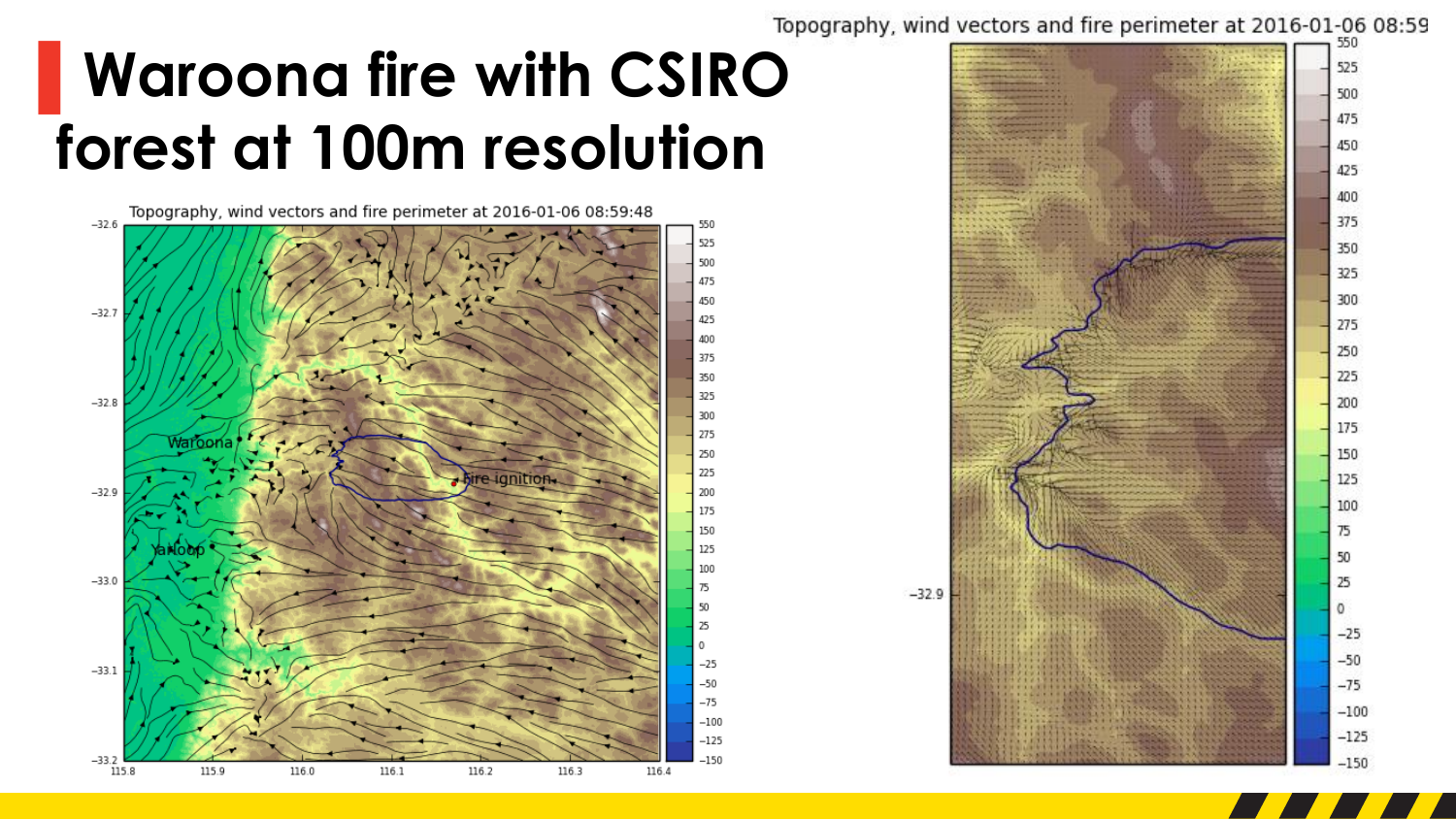# **▌Research findings**

Initial results are very promising; showing that the model captures the dynamical interactions and complex fire spread near terrain.

In the next 12 months, the project will continue work on the case studies of the Waroona and Sir Ivan fires.

The results contribute to the body of evidence demonstrating the need to incorporate dynamic interactions in order to anticipate fire behaviour.

The simulations present evidence that is being shared with operational teams to educate and inform some of the risks that fire-interactions produce on fire grounds.

Progress on the project shows that considerable further and ongoing development is required before coupled models can be applied to operations in a robust manner.

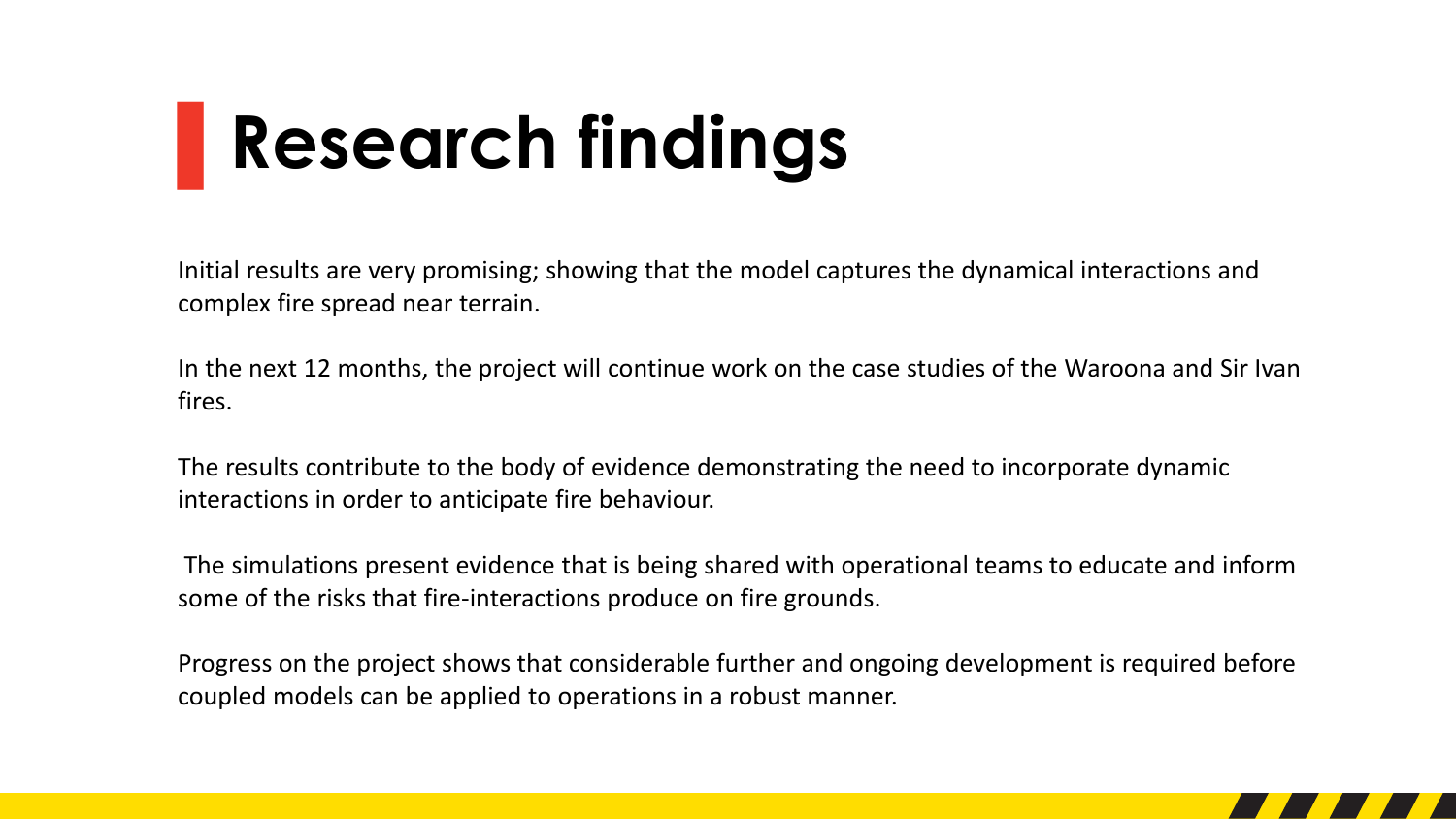# **▌White paper**

Project deliverable 'Lessons learned from coupled fire-atmosphere research and implications for operational fire forecasting' is in progress

Co-authors Mika Peace, John Bally and Jay Charney (US Forest Service).

The paper will:

- 1. Summarise the coupled models currently in use internationally
- 2. Outline potential options for operational prediction; short term and longer term

The options are likely to include:

- 1. Inclusion of findings from simulations into ingredients-based operational tools
- 2. Development of modelling frameworks that are not fully coupled, but capture key processes
- 3. Longer term options for fully coupled operational models.

We intend to circulate drafts with End Users and key Stakeholders and welcome contribution and input. An abstract will be submitted to the Sydney Fire and Fuels conference.

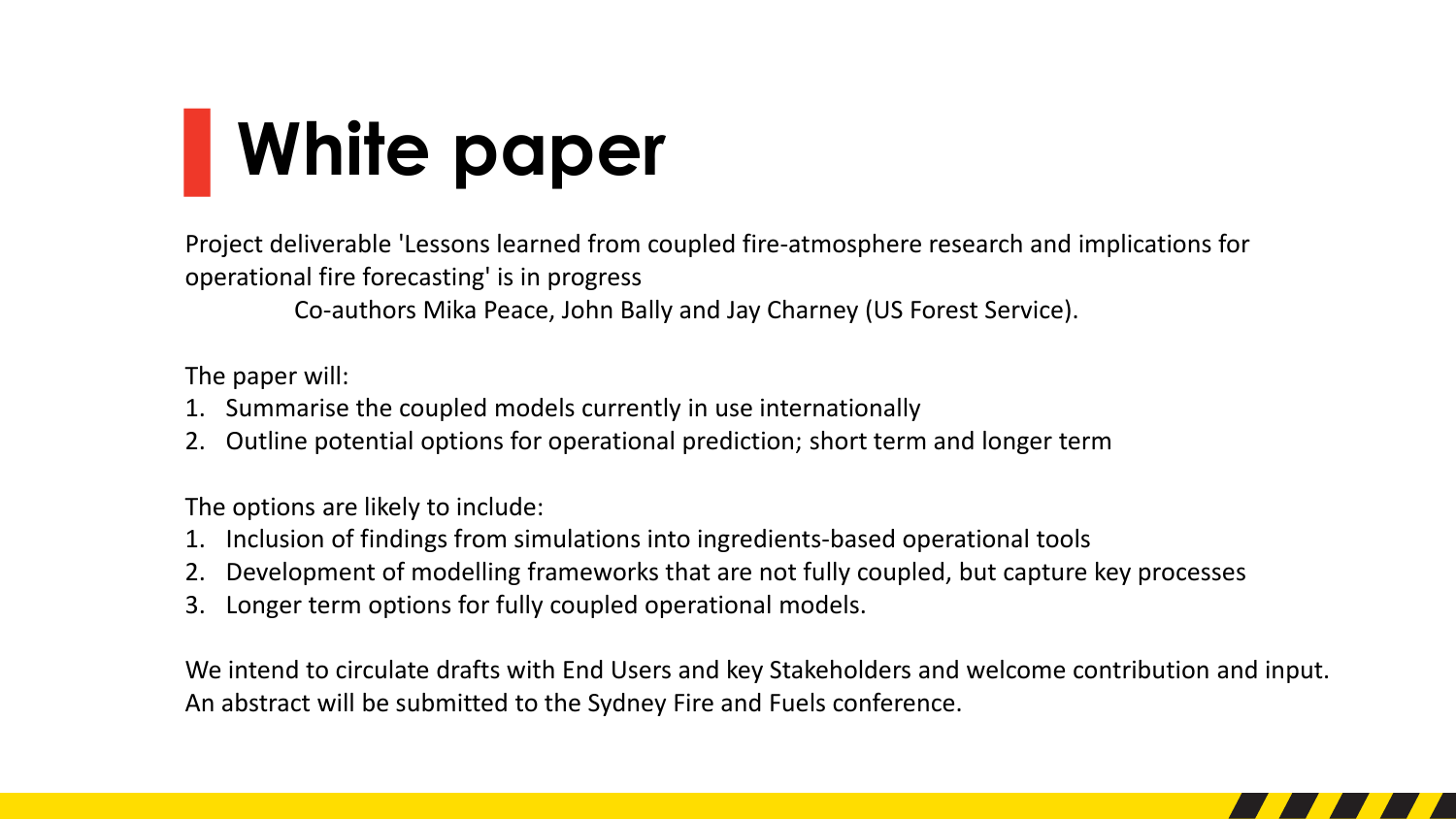## **▌Utilisation**

The project team continues to engage strongly with the operational fire community; fire managers, fire forecasters, embedded meteorologists and FBANS.

Engagement activities:

- Presentations to operational groups
- 'Hazard Note'
- AFAC webinar, now with 400+ views
- Proposed project to develop operational tools that identify environments conducive to downslope winds (in progress)
- Community forums including radio interviews, science talks and school visits.